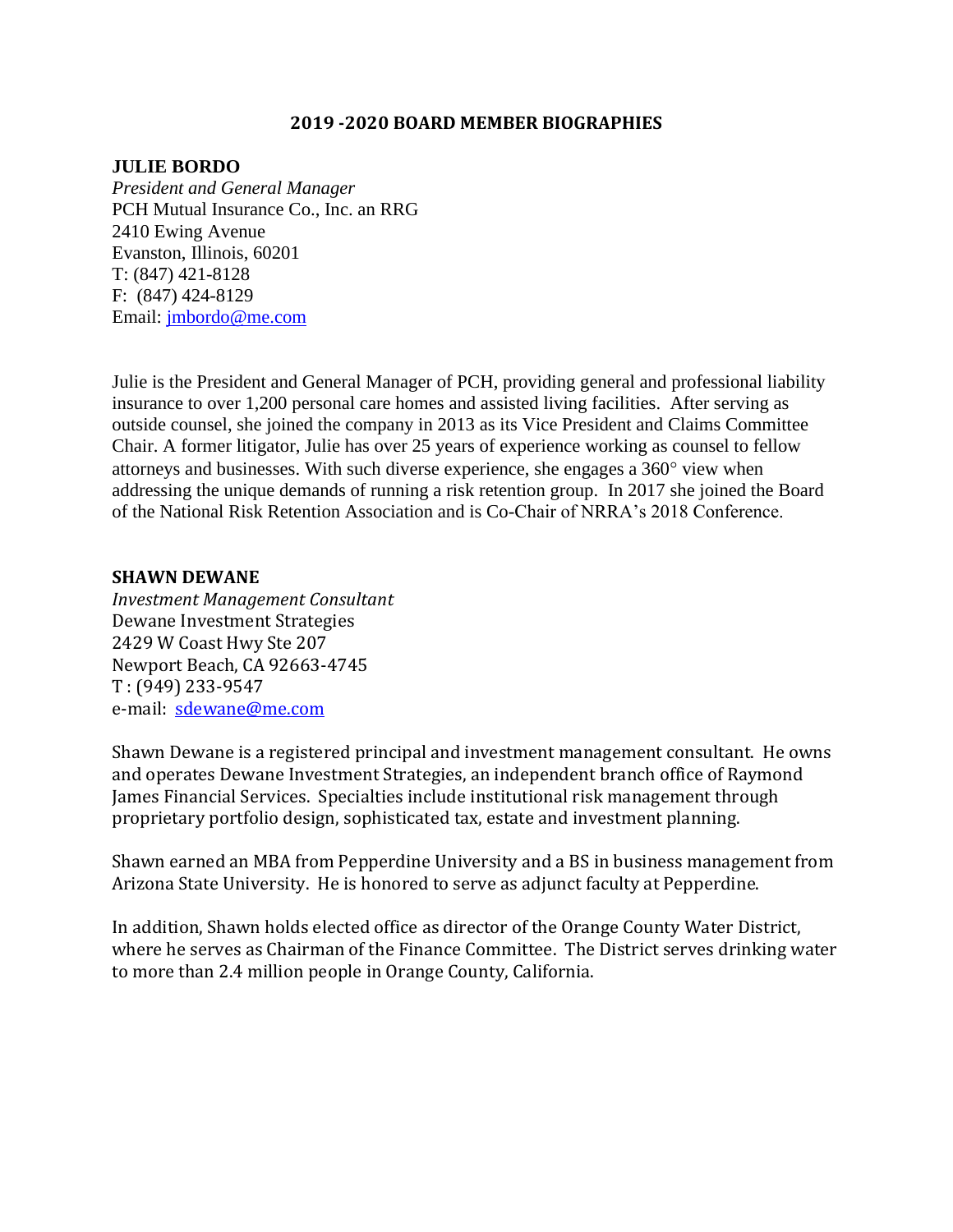#### **NANCY GRAY –** *CHAIR*

Aon Insurance Managers 76 St. Paul St., Suite 500 Burlington, VT 5401 W: (802) 652-1570 F: (802) 862-4400 Nancy Gray@aon.com

Nancy Gray is Regional Managing Director – Americas for Aon Insurance Managers and has over 20 years of experience in the captive and insurance industry. Nancy joined International Risk Management Group (IRMG) in 1996, which was merged into Aon Insurance Managers in 2001. She previously worked at Ernst & Young, Johnson & Higgins and Price Waterhouse. When Aon Insurance Managers and IRMG merged their worldwide operations, Nancy assumed the position of Deputy Managing Director of the combined Vermont captive operation. Nancy was promoted to Executive Director in 2005 and to her current role of Regional Managing Director in 2009. She is responsible for overseeing the captive management operations located within the western hemisphere. In addition to her management responsibilities, Nancy acts as a senior advisor to several large captives as well as assisting new clients in evaluating and implementing captive programs.

Nancy has a BS in Accountancy and an AS in Management from Bentley College located in Waltham, Massachusetts, and has attained the CPA, CPCU and HIA designations.

Nancy has served as a Director and Treasurer of the International Center for Captive Insurance Education and as a Director of the Vermont Captive Insurance Association. She also serves as an Officer and/or Director for a number of captive insurance company clients.

**MELISSA A. HANCOCK** –*TREASURER*

Strategic Risk Solutions 1627 Connecticut Ave Nw, Suite 6 Washington, DC 20009-1013 (202) 802-1439 **[melissa.hancock@srsmail.com](mailto:melissa.hancock@srsmail.com)**

Melissa is responsible for the oversight of SRS' clients and staff in the Mid-South, and actively supports the Vermont office and clients. She is responsible for a portfolio of clients ensuring that the outstanding quality of service attributed to SRS is applied to those accounts in order to deliver on their insurance, financial and underwriting reporting needs, while monitoring and advising on compliance with regulation and licensing requirements. She is also Director of Operations and Compliance for Mid-South.

Melissa joined SRS in September 2010, and has been in captive management since 2000. She has extensive experience with a wide variety of captive companies, including single parent, group, special purpose, sponsored, association and industrial insured captives. She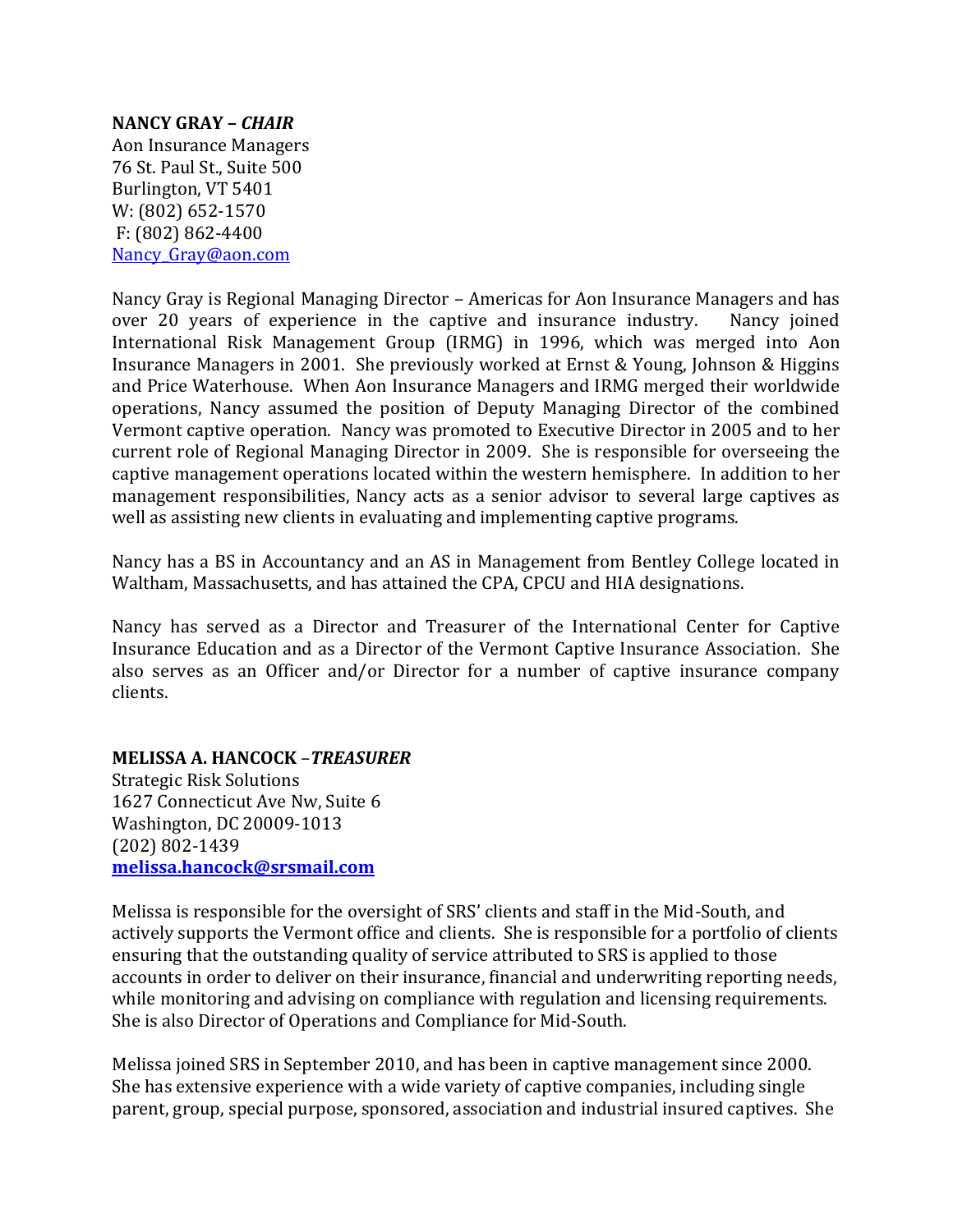is currently an insurance accounting instructor for the International Center for Captive Insurance Education, serves on the Legislative Committee of the Delaware captive association and was the President of the District of Columbia captive association for five years and remains a Director.

Education and Professional Designations: Certified Public Accountant, Associate in Captive Insurance (ICCIE), Associate in Risk Management. Champlain College, B.S., Accounting and Finance

## **JON HARKAVY –** *VICE-CHAIR*

Risk Services, LLC 2233 Wisconsin Avenue, N.W., Suite 310 Washington, DC 20007 Phone: (202) 471-5944 Fax: (202) 471-5947 [jharkavy@riskservcos.com](mailto:jharkavy@riskservcos.com)

Jon Harkavy, Vice President and General Counsel for Risk Services LLC, has for many years been a strong advocate in the legal and political arena on behalf of captive clients and the alternative insurance market community. Over the past 5 years, Risk Services has been one of the largest captive managers of Risk Retention Groups in the United States. He served for eight years as Director of Governmental Affairs and General Counsel to the Risk and Insurance Management Society (RIMS) during which time Jon played a key role in the enactment of the Federal Liability Risk Retention Act Amendments of 1986. Jon has served as Chairperson of the Vermont Captive Insurance Association (VCIA), was Vice Chairperson of the National Risk Retention Association (NRRA), a past Chairman of the American Bar Association's Self Insurers and Risk Managers Committee, a past Director on the Board of the Captive Insurance Council of the District of Columbia and is currently serving as a Director on the Board of the Nevada Captive Insurance Association. He serves on the faculty of the International Center for Captive Education.

Jon is a graduate of Temple University School of Law and a published author in numerous trade publications including Bests Review, Business Insurance, National Underwriter, and Risk Retention Reporter.

**ROBERT H. "SKIP" MEYERS, JR. – GENERAL COUNSEL** Morris, Manning & Martin, LLP 1401 Eye Street Suite 600 Washington, DC 20005 W: (202) 898-0011 F: (202) 408-5146 [RHM@mmmlaw.com](mailto:RHM@mmmlaw.com) 

Robert H. ("Skip") Myers, Jr. is the managing partner of the Washington, D.C. office of the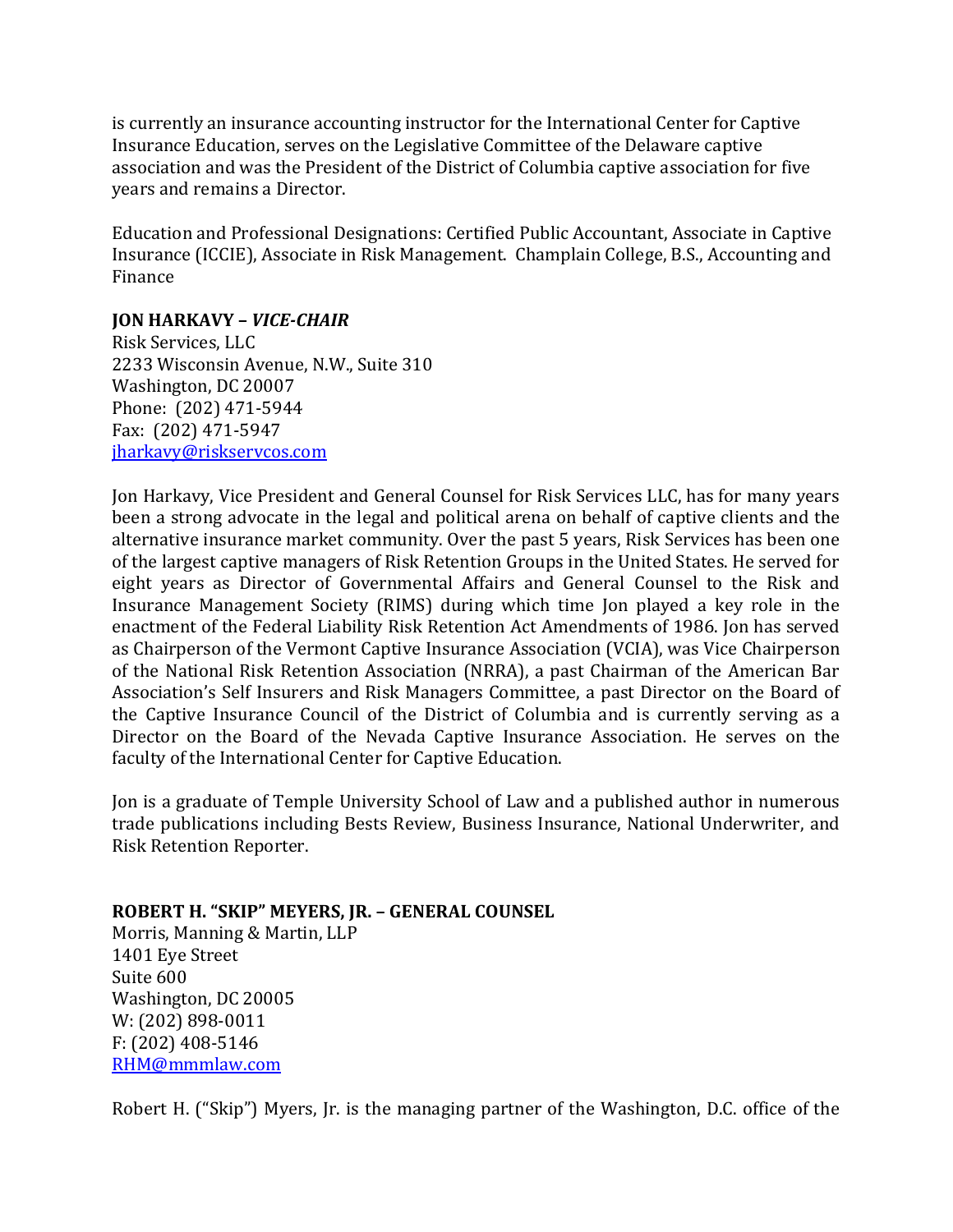law firm of Morris, Manning & Martin. Mr. Myers is a graduate of Princeton University and the University of Virginia Law School. His practice specializes in financial services, regulatory and corporate issues. He represents a variety of insurance entities, trade associations, and other corporations.

He has written, spoken, and presented testimony on various issues, including the antitrust regulation of the financial services industry, the utilization of interstate compacts for insurance regulation, federal initiatives regarding the regulation of the business of insurance, financial services reform, privacy, the Liability Risk Retention Act, the Terrorism Risk Insurance Act, and a variety of cases related to captive insurance companies. His articles have appeared in the Journal of Insurance Regulation, Journal of Reinsurance, Risk Management, Journal of Taxation, The Brief, Best's Review, The Risk Retention Reporter, and other publications. He co-authored "Insurance Regulation in the Public Interest: Where Do We Go From Here?", which won the best article award from the Journal of Insurance Regulation in 1994. He was nominated to, and is included in, the Guide to the World's Leading Insurance and Reinsurance Lawyers.

Mr. Myers has served as the Chair of the Public Regulation of Insurance Law Committee of the American Bar Association. He is a member of the District of Columbia and Maryland Bars and is a member of the Federation of Regulatory Counsel and has served as the Chair of its Board.

Morris, Manning & Martin, LLP is a law firm located in Atlanta, Georgia and Washington, D.C. The firm has over 200 lawyers engaged in a sophisticated business and litigation practice. The firm has strong corporate, insurance, healthcare, privacy and financial services groups in Atlanta and Washington. Mr. Myers is based in the firm's Washington office.

### **ROD NOFZIGER – SECRETARY**

Owner/Operator Independent Driver Association RRG PO Box 1000, 1 NW OOIDA Drive Grain Valley, MO 64029 W: (816) 229-5791 Ext. 1607 [rod\\_nofziger@ooida.com](mailto:rod_nofziger@ooida.com) 

Rod Nofziger serves as the Chief of Staff for the Owner-Operator Independent Drivers Association (OOIDA). In his present capacity, Mr. Nofziger oversees various advocacy and business operational activities for the Association as well as the OOIDA RRG.

Prior to his current role, Mr. Nofziger served as OOIDA's Director of Government Affairs where he directed the Association's federal legislative and regulatory lobbying efforts. Prior to his time with OOIDA, Rod was employed by the U.S. House of Representatives Committee on Transportation & Infrastructure and was employed as a lobbyist for Washington, DC-based law firms.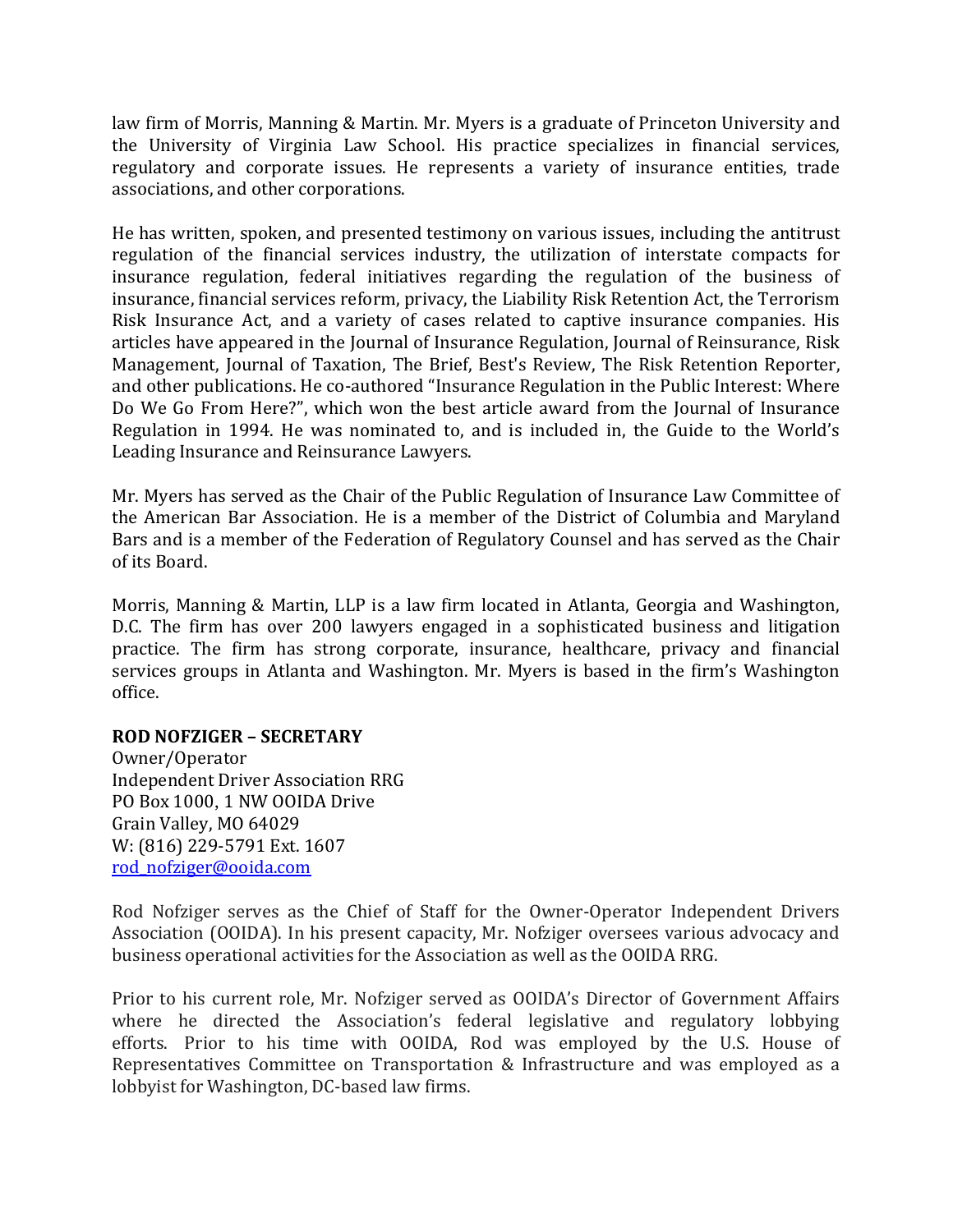Mr. Nofziger holds a Bachelor's Degree in Business Management from Hillsdale College and a Master's Degree in Education from Goucher College.

### **JAMIE SAHARA**

*Founder and CEO*  VALE Insurance Partners 40 W 57Th St Ste 1610 New York, NY 10019-4031 Tel: (212) 247-2757 [jsahara@valeip.com](mailto:jsahara@valeip.com)

Jamie Sahara is the Founder and Chief Executive Officer of VALE Insurance Partners, a managing general underwriter focused on writing specialty property and casualty insurance. VALE acts as the Program Manager for Onyx Insurance Company, Inc., a Risk Retention Group and underwrites on behalf of Onyx, as well as other insurance companies.

Jamie oversees VALE's strategic initiatives, internal operations and administrative matters. He currently serves as chairman of Onyx and MP Reinsurance, a Cayman Island based reinsurer. In addition, Jamie serves on the board of Commonwealth Casualty Insurance Company, an Arizona based auto insurance company.

After launching his career at General Re, Jamie transitioned to an underwriting position with Swiss Re, where he focused on casualty and professional liability. Prior to founding VALE, he was Chief Underwriting Officer at Southport Re and Chief Financial Officer at DGU Insurance Associates.

Jamie earned a Bachelor of Science from Northwestern University where he received an athletic scholarship and served as captain of the tennis team.

# **MICHAEL J. SCHROEDER** *– PAST CHAIR*

Allied Professionals Insurance Co. RRG 1100 W. Town & Country Road, Suite 1400 Orange, California 92868-4600 P: (714) 647-6488 [mikejschroe@gmail.com](mailto:mikejschroe@gmail.com) [dchurchwell@councilservice.com](mailto:dchurchwell@councilservice.com)

Mr. Schroeder is a founder of Allied Professionals Insurance Company (APIC) and has an extensive background in alternative healthcare. He has represented the American Chiropractic Association, the California Chiropractic Association, the California State Board of Chiropractic Examiners, the American Podiatric Medical Association, the California Podiatric Medical Association, the California Acupuncture Association, and the California Chapter of the American Massage Therapy Association and has formed and been a member of numerous boards and foundations serving the allied and alternative health professions.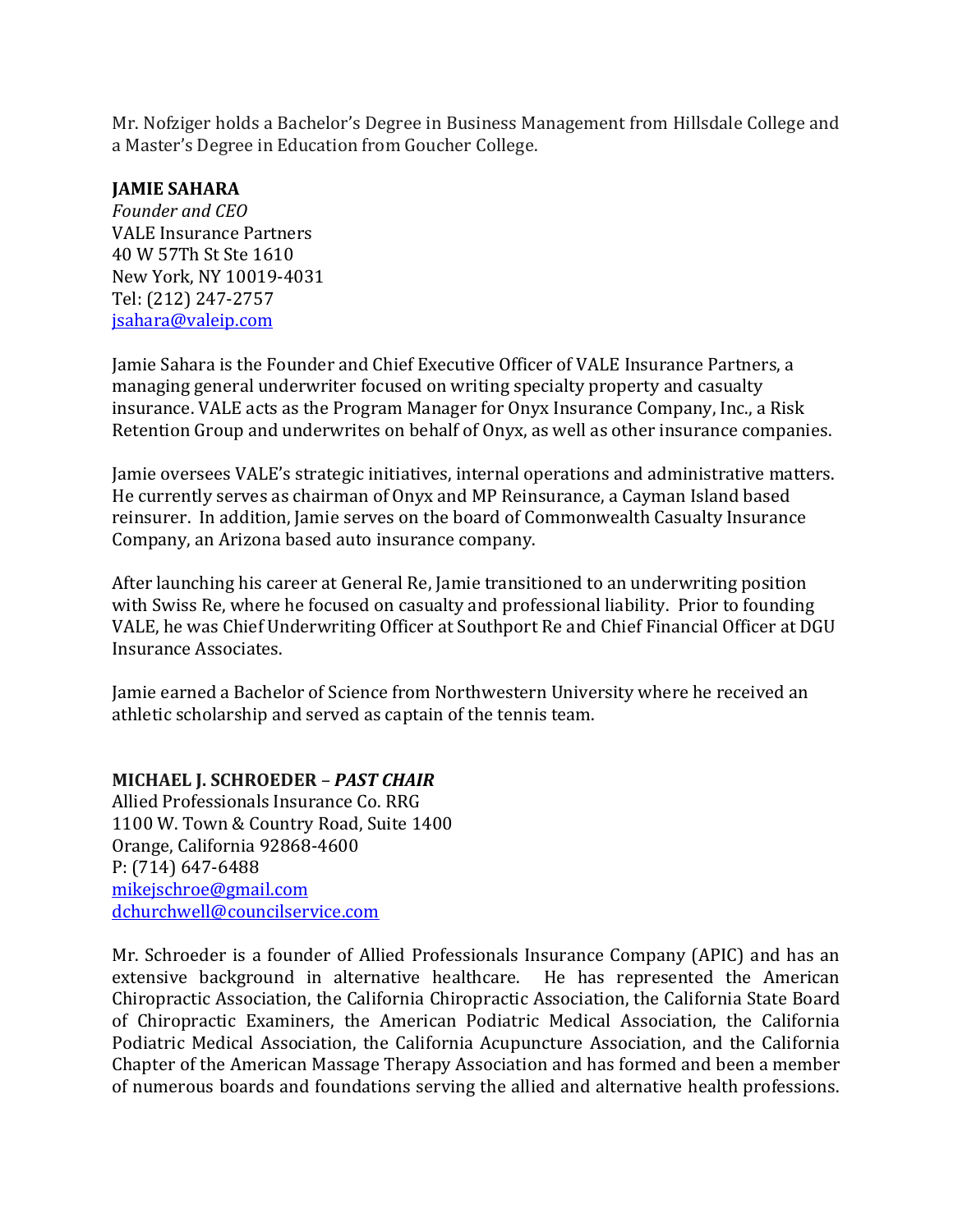Mr. Schroeder also founded the National Chiropractic Council, the American Acupuncture Council, and the American Massage Council, all of which are insurance purchasing groups.

Mr. Schroeder holds a Bachelor's Degree in History and a Juris Doctorate from the University of Southern California and currently serves as a member of the USC Law Board of Councilors. He is admitted to practice before the bar in California and Hawaii and possesses the prestigious "A-V" rating for ethics and legal ability from Martindale-Hubbell. He is also admitted and qualified to practice before the United States Supreme Court.

### **TINA TRUAX-McCUIN**

*Vice President, Regional Captive Manager Private Client Group*  TD Wealth

As a Private Client Regional Captive Manager, Tina Truax-McCuin provides captive insurance clients with TD Wealth's full suite of investment offerings, including professional portfolio management, portfolio guidance and brokerage services in her Captive Specialty Practice.

Through a team-based, consultative approach, she works closely with each client to identify their investment objectives and implement solutions to help them develop financial strategies. Tina leverages the resources of TD Wealth and TD Bank to assemble a team of specialists to identify the needs of each captive client. As the primary point of contact, she develops an extensive relationship with each captive client and works closely with the team assembled to provide a holistic approach. Tina joined TD Wealth in 1990. She has held a role in the Captive Specialty Practice for over two decades.

Tina is a graduate of University of Vermont and a graduate of St. Michael's College with a MSA. She currently holds her FINRA Series 7 and 66 registrations and the Associate in Captive Insurance designation through the International Center for Captive Insurance Education. She is actively involved in her community and volunteers for several charitable and non-profit organizations.

# **SANFORD "SANDY" ELSASS –** *Board Member Emeritus*

Structured Health Management Innovation Encore Partners, LLC 200 East 69th Street, #6E New York, NY 10021 C: (617) 306-8958 [sandydelsass@gmail.com](mailto:sandydelsass@gmail.com)

Sanford "Sandy" Elsass recently joined Structured Health Management Innovation as President. He continues to be Principal and Managing Director of Encore Partners, LLC, consultants to the insurance industry. He has served for three years (2012-2015) as